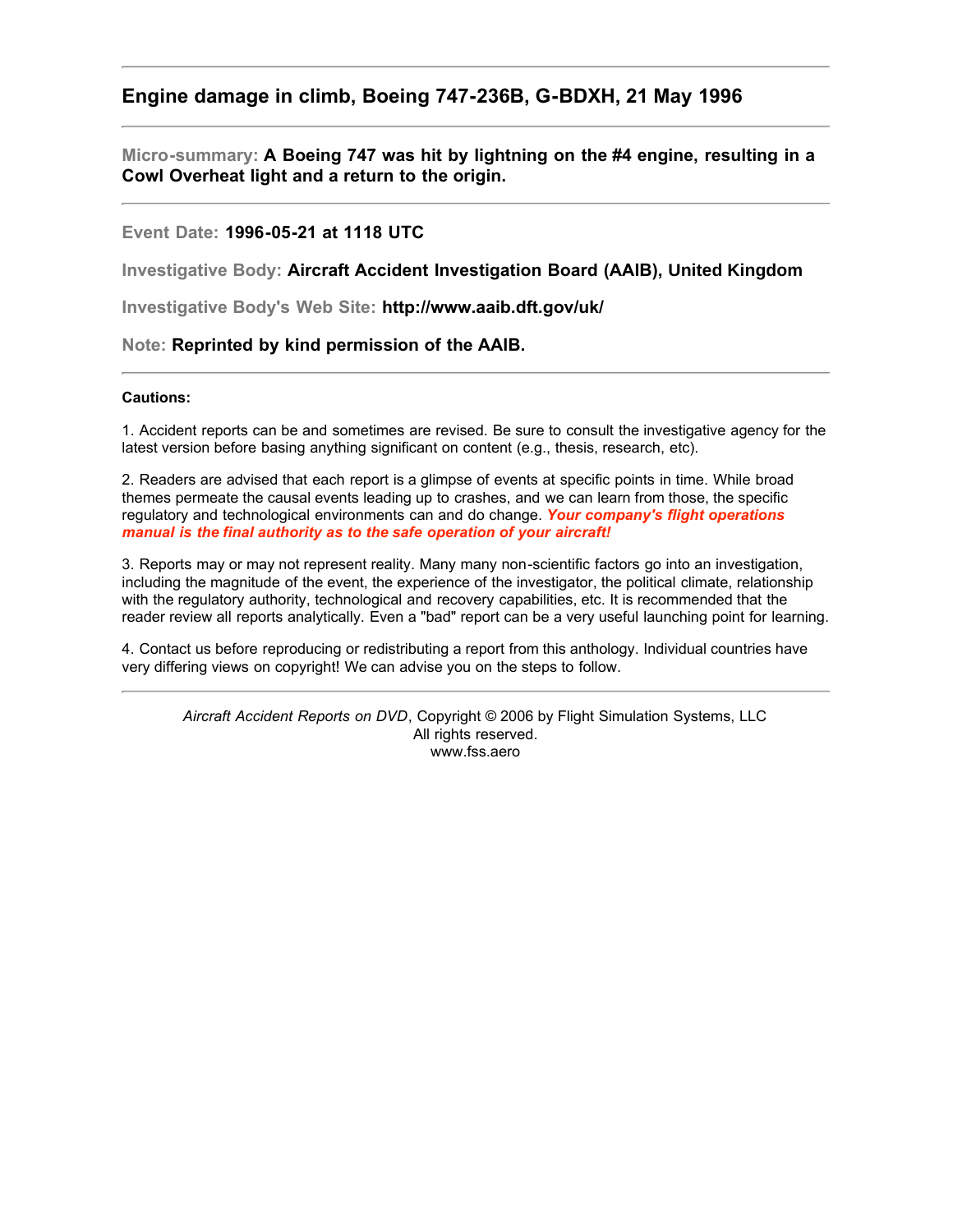# **Boeing 747-236B, G-BDXH, 21 May 1996**

# **AAIB Bulletin No: 4/97 Ref: EW/C96/5/9 Category: 1.1**

| <b>Aircraft Type and Registration:</b> | Boeing 747-236B, G-BDXH                                      |
|----------------------------------------|--------------------------------------------------------------|
| No & Type of Engines:                  | 4 Rolls Royce RB211-524D4 turbofan engines                   |
| <b>Year of Manufacture:</b>            | 1979                                                         |
| Date & Time (UTC):                     | 21 May 1996 at 1118 hrs                                      |
| Location:                              | 20 nm southwest of London Gatwick Airport                    |
| <b>Type of Flight:</b>                 | <b>Public Transport</b>                                      |
| <b>Persons on Board:</b>               | Crew - 19 - Passengers - 186                                 |
| <b>Injuries:</b>                       | Crew - None - Passengers - None                              |
| <b>Nature of Damage:</b>               | Fin tip cap destroyed, No 4 powerplant<br>components damaged |
| <b>Commander's Licence:</b>            | Airline Transport Pilot's Licence                            |
| <b>Commander's Age:</b>                | 50 years                                                     |
| <b>Commander's Flying Experience:</b>  | 15,105 hours (of which 7,064 were on type)                   |
|                                        | Last 90 days - 108 hours                                     |
|                                        | Last 28 days - 62 hours                                      |
| <b>Information Source:</b>             | <b>AAIB</b> Field Investigation                              |

#### **History of the flight**

The aircraft took off at 1113 hrs from Runway 26L at Gatwick, bound for Lagos (Nigeria). The aircraft was cleared on a Bogna1M Standard Instrument Departure, which involved climbing straight ahead initially for 4 nm before turning left onto a southerly track, climbing to 5,000 feet altitude. At the start of the left turn, ATC requested the aircraft to take up a heading of 230° for traffic separation. The flight crew requested a turn onto 240° to avoid weather. The Flight Data Recorder (see below) indicated that engine anti-ice on was selected for all four engines at around this time. The aircraft was then cleared to climb to 6,000 feet altitude.

As the aircraft reached 6,000 feet there was a loud bang as the aircraft was struck by lightning in the region of the No 4 powerplant, after which the 'COWL OV HT' (Cowl Overheat) amber caption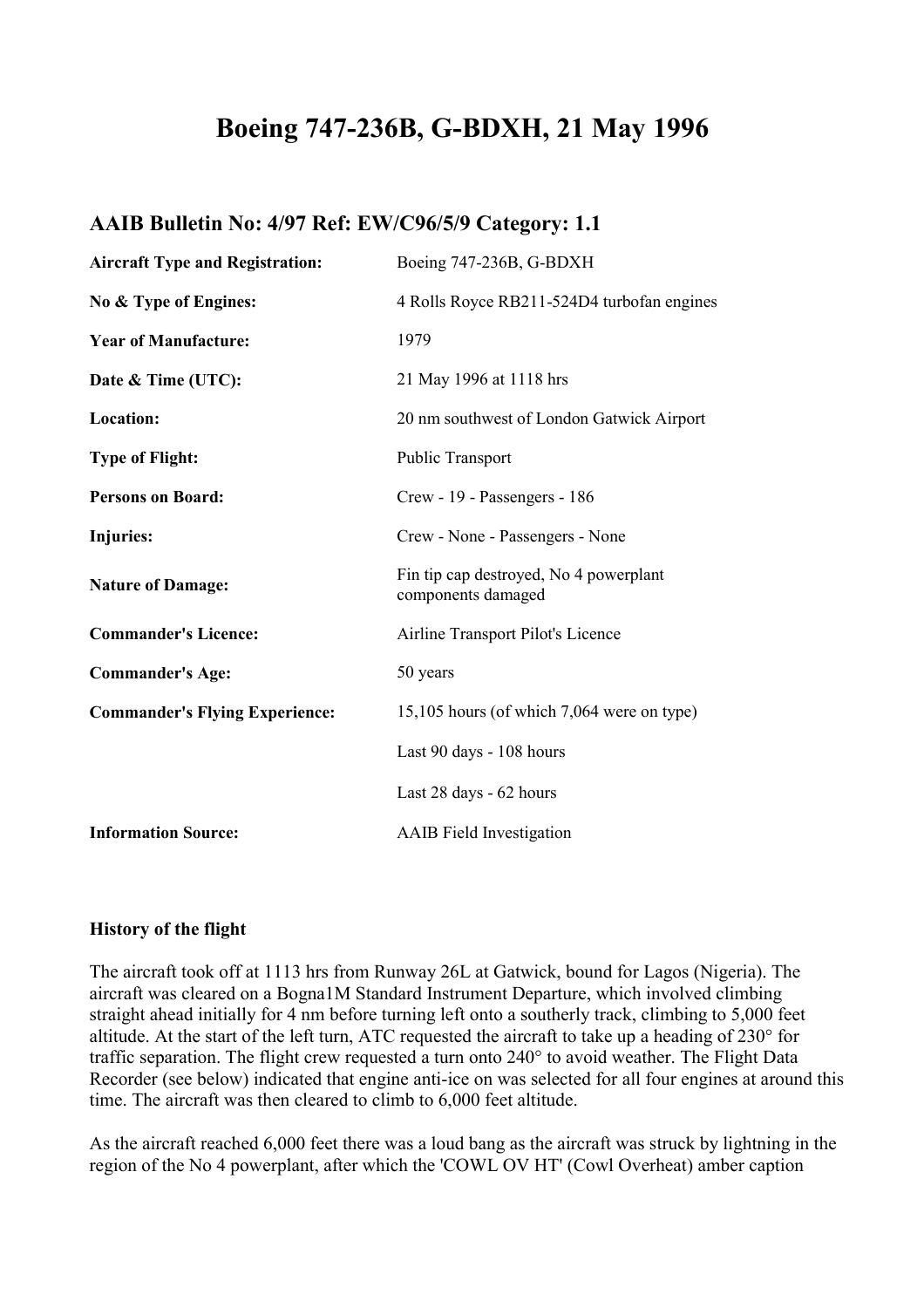illuminated on the centre panel. A similar caption also appeared for the No 4 engine on the pilot's overhead panel. The aircraft continued a normal climb and proceeded on the planned route.

Company maintenance control was contacted by radio. Some diagnostic checks were carried out on the system and it was confirmed that the No 4 engine Cowl Anti-Ice system was inoperative. As thunderstorms and icing conditions were forecast further down the route, the commander decided to return to London Gatwick Airport. In consultation with French ATC, a right turn was commenced at FL330, just south of Limoges, at 1219 hrs.

Some 2,000 kg of fuel was dumped during the return in order to be comfortably below maximum permitted landing weight. While approaching Mayfield VOR during the Gatwick Standard Arrival, the crew became aware that both the No 1 and 2 VHF Navigation receivers were inoperative, and they were thus unable to receive the ILS Localiser signal. Glidepath indications were normal. A radar monitored visual approach was carried out to Runway 26L, where the aircraft landed uneventfully at 1338 hrs. After landing it was observed that most of the fin tip cap was missing.

The crew filed a company Air Safety Report and transferred across to another aircraft to operate the flight, which finally departed for Lagos at 1651 hrs.

An aftercast from the Meteorological Office indicated that, at the time of the lightning strike, a cold front was just clearing Kent with an unstable westerly airstream being established over Sussex and Kent. The Meteorological Office radar showed one storm cell 10 nm south of Gatwick at 11:20:23 hrs. A thunderstorm was also reported at Manston, Kent at 1100 hrs.

# **Flight Recorders**

The aircraft was fitted with a Cockpit Voice Recorder (CVR), a Flight Data Recorder (FDR) and an Optical Quick Access Recorder (OQAR). The circuit breaker for the CVR had not been pulled following the lightning strike and so the audio recordings of the entire flight had been overwritten. The FDR was removed from the aircraft and replayed at AAIB and the OQAR optical disk was removed and replayed by the operator. Both recordings contained all of the incident flight.

Replay of the FDR showed that at 1118:12 hrs, as the aircraft climbed through 5900 ft at 286 kt, the FDR recorded an incorrect time for a period of 4 seconds. Data synchronisation was not lost and this was the only evidence of an electrical disturbance in the FDR recording system. At the same time the OQAR lost data synchronisation for a period of 5 seconds and then recorded the same incorrect time as the FDR for a further 4 seconds. Following the recovery of data synchronisation, the OQAR showed an engine No 4 cowl overheat warning and that engine anti-ice on engine No 4 had been set to off. In addition, the electrical outputs from the localiser No 1 and No 2 systems decayed to give readings of zero. No degradation of engine performance was detectable subsequent to the above events nor were any abnormal aircraft handling characteristics observed. None of the three ILS systems on the aircraft was used for the approach.

#### **Aircraft Description**

The top of the fin (Figure 1.1) is formed by three fairings (Figure 1.2) bolted to the upper edge of the aluminium skin of the main part of the fin, immediately above the topmost rib of the fin. A composite tip cap forms the main component; to this is riveted an aluminium leading edge fairing and an aluminium trailing edge fairing. The tip cap is of sandwich construction and consists of 0.38 inch thick plastic honeycomb bonded between an inner and an outer glass reinforced plastic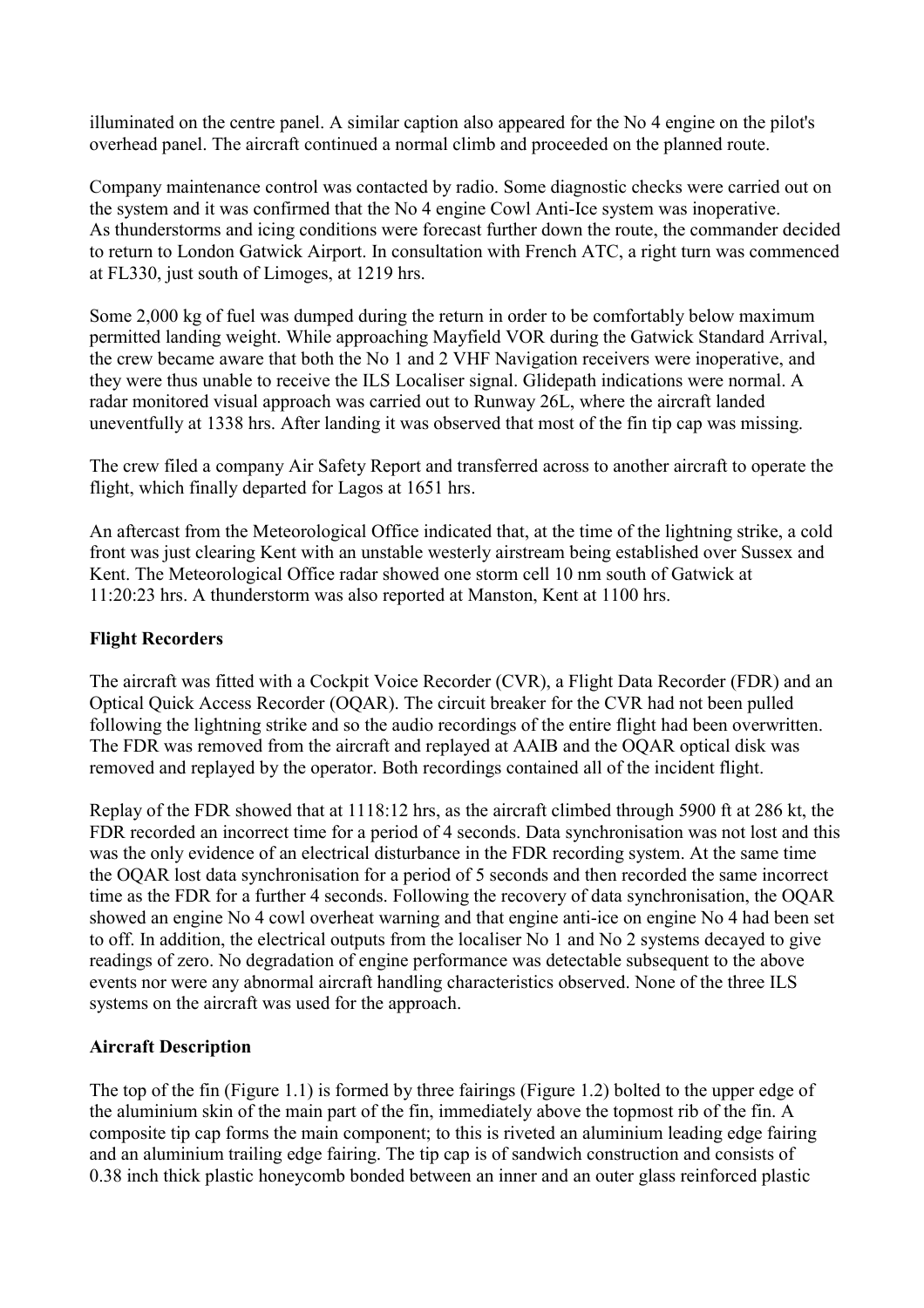(GRP) epoxy skin. An aluminium diverter strip of 1.25 x 0.085 inch cross section is riveted along the top of the fin cap and to the top of the leading and trailing edge fairings. The Maintenance Manual (Chapter 236100, Figure 1, Flagnote 4) showed 3 wick-type static dischargers mounted on the diverter strip. A twin VOR/LOC antenna of aluminium construction, serving No 1and 2 systems, is mounted on the top rib of the fin beneath the fin cap. Access to the antenna is provided by a 20 x 10 inch cut-out in the right side of the tip cap, covered with a GRP access panel retained by steel screws.

# **Aircraft Examination**

Marks were evident on the lower outboard part of the No 4 engine cowl, probably consistent with a lightning strike but without appreciable damage except for detachment and loss of the small starter valve access panel from the cowl.

Virtually all of the fin tip trailing edge fairing and much of the tip cap (approximately 70%) were missing (Figure 2.1), including the VOR/LOC antenna access panel. The cap generally had fractured immediately above the fin attachment flange; signs of slight localised overheat were evident in the area of several of the screw fasteners in this area. The forward part of the cap remained in situ, together with the leading edge fairing and the whole of the diverter strip, which remained bolted to the leading edge fairing. The leading edge fairing had suffered minor deformation consistent with the effects of a forward overload applied in the region of the diverter strip attachment.

The VOR/LOC antennas had been considerably damaged, with the forward part broken up, heavily distorted and severely blackened (Figure 2.2). The two signal cables from the antenna had sustained severe overheat damage in the fin cap area.

A lightning strike inspection by the operator revealed no other evidence of strike damage to the aircraft.

It was noted that there were no attachment holes for static dischargers present in the fin tip cap diverter strip and the evidence showed that none of the 3 static dischargers specified in the Maintenance Manual had been fitted. The operator did not believe that the presence of these static dischargers, intended to reduce radio receiver interference, would have any relevance to the likelihood of experiencing a lightning strike or to the severity of the damage if a strike occurred.

Investigation of the aircraft systems identified a short circuit in the overheat detector transducer for the No 4 powerplant nose cowl, damage to the No 4 engine cowl anti-icing circuit and an electrical breakdown in the circuit for the oil temperature indicator. No other damage to aircraft systems was found by the operator. No evidence of damage to the VOR/LOC receivers was found and the aircraft returned to service with the same receivers installed.

#### **History**

Boeing Service Bulletin 747552027, issued 16 May 1986, concerned reduction in the likelihood of lightning strike damage to the 747 tip cap area. The Bulletin summary included:

"BACKGROUND: The accomplishment of this modification will reduce the possibility of damage to the VOR antenna and fin tip cap structure caused by lightning strike.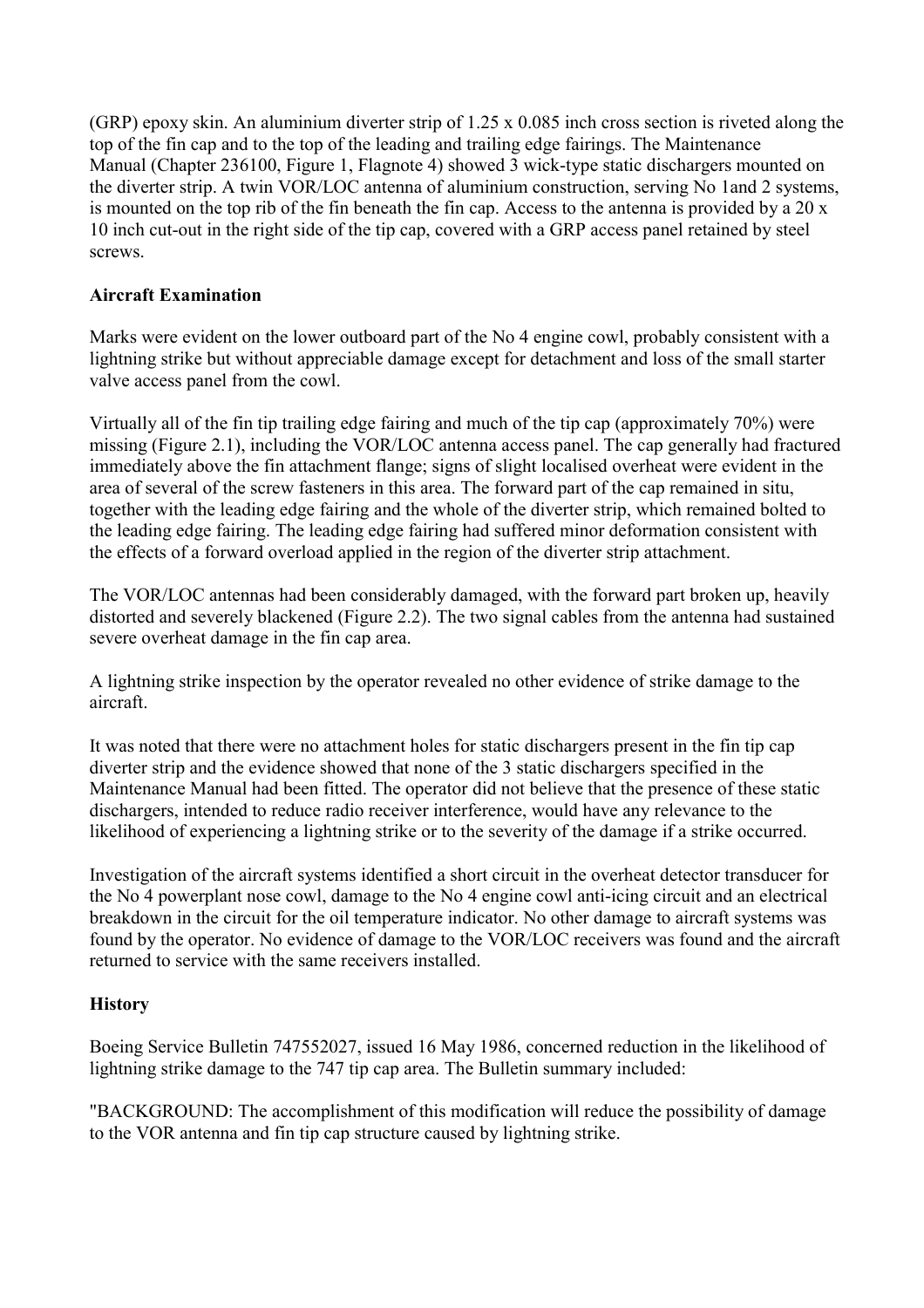Eleven operators have reported 23 instances of VOR antenna damage resulting from lightning strikes. Lightning strikes have caused varying degrees of damage from small pit marks on the antenna elements up to almost complete destruction of antenna elements, coax cables, and fibreglass honeycomb fin tip cap structure. The path of lightning penetration to the antenna is suspected to be the antenna access door metal fasteners.

A sustained lightning strike could cause the VOR system to be inoperative and require repair or replacement of the fin tip assembly before the next flight."

The modification involved the removal and discarding of the VOR access panel fasteners from the forward, upper and aft edges of the panel and the attachment of the panel by adhesive bonding. Three vertical diverter strips were then to be bonded with adhesive to each side of the cap in the region of the VOR antenna (Figure 1.3).The Bulletin listed the kit cost as US\$590 and the total labour requirement as 10 manhours. A consequence of incorporating the modification would be that the whole fin tip cap would need to be removed to gain access to the VOR/LOC antennas.

The modification was optional and the operator had reportedly rejected it because of the low frequency of lightning strike damage to the VOR/LOC antennas and fin tip structure. The operator also considered that, while the additional diverter strips may assist in reducing damage, they would not preclude all damage, particularly from powerful strikes. It had not been incorporated on G-BDXH.

#### **Recommendation**

In this case the lightning strike caused a false cowl overheat warning, loss of the anti-icing system on one engine, incorrect indication of engine oil temperature and loss of two of the three VOR systems on the aircraft, together with the dropping of fairly large pieces of the fin tip fairings on Sussex. The evidence indicated that the likelihood of the damage to the VOR systems and to the fin tip fairings could have been reduced by the modification described above. It has therefore been recommended that:

#### **Recommendation 97-13:**

The CAA, in conjunction with the aircraft manufacturer, give detailed consideration to requiring the incorporation of Service Bulletin 747552027 on UK registered Boeing 747 aircraft. (Recommendation made March 1997).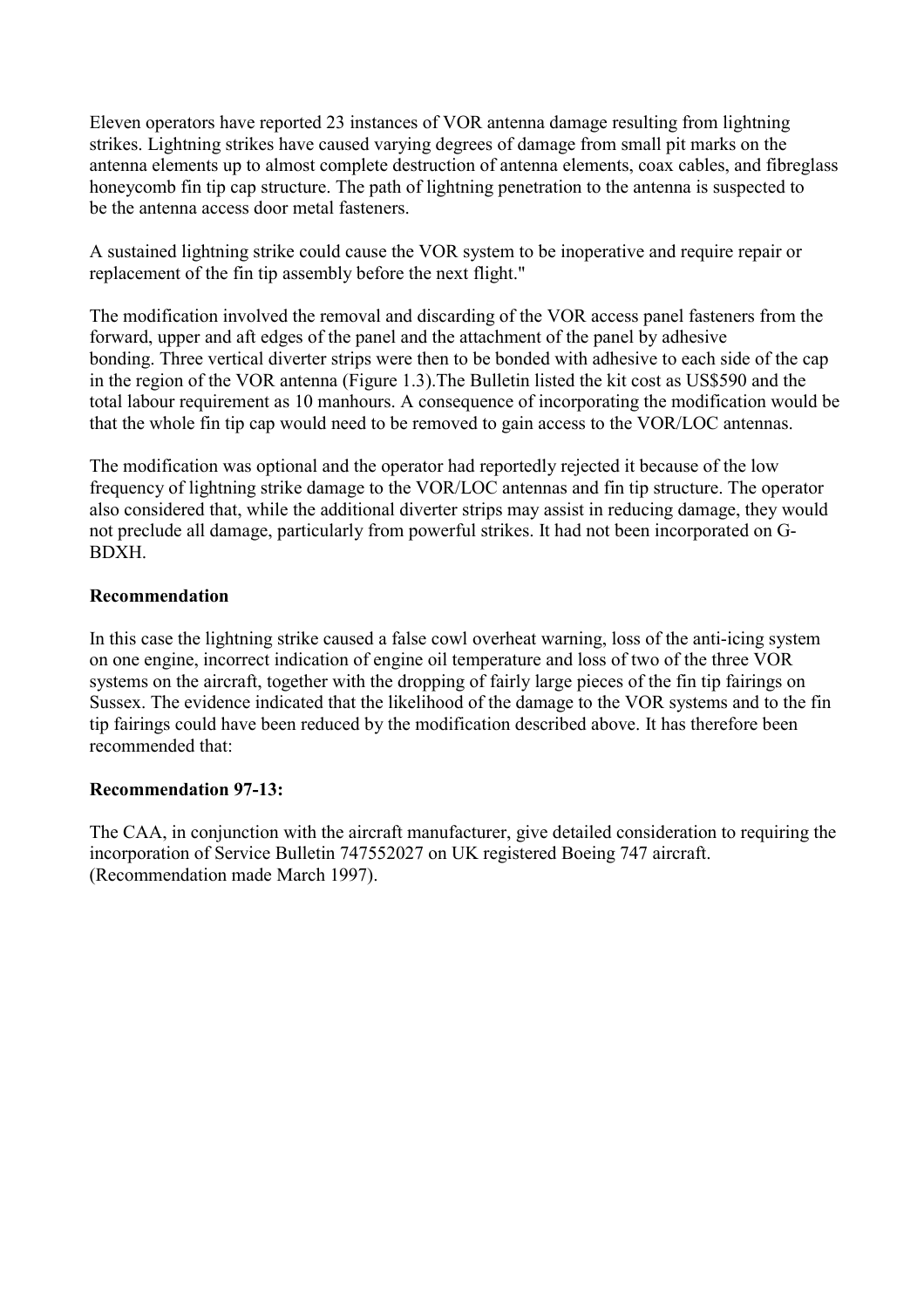